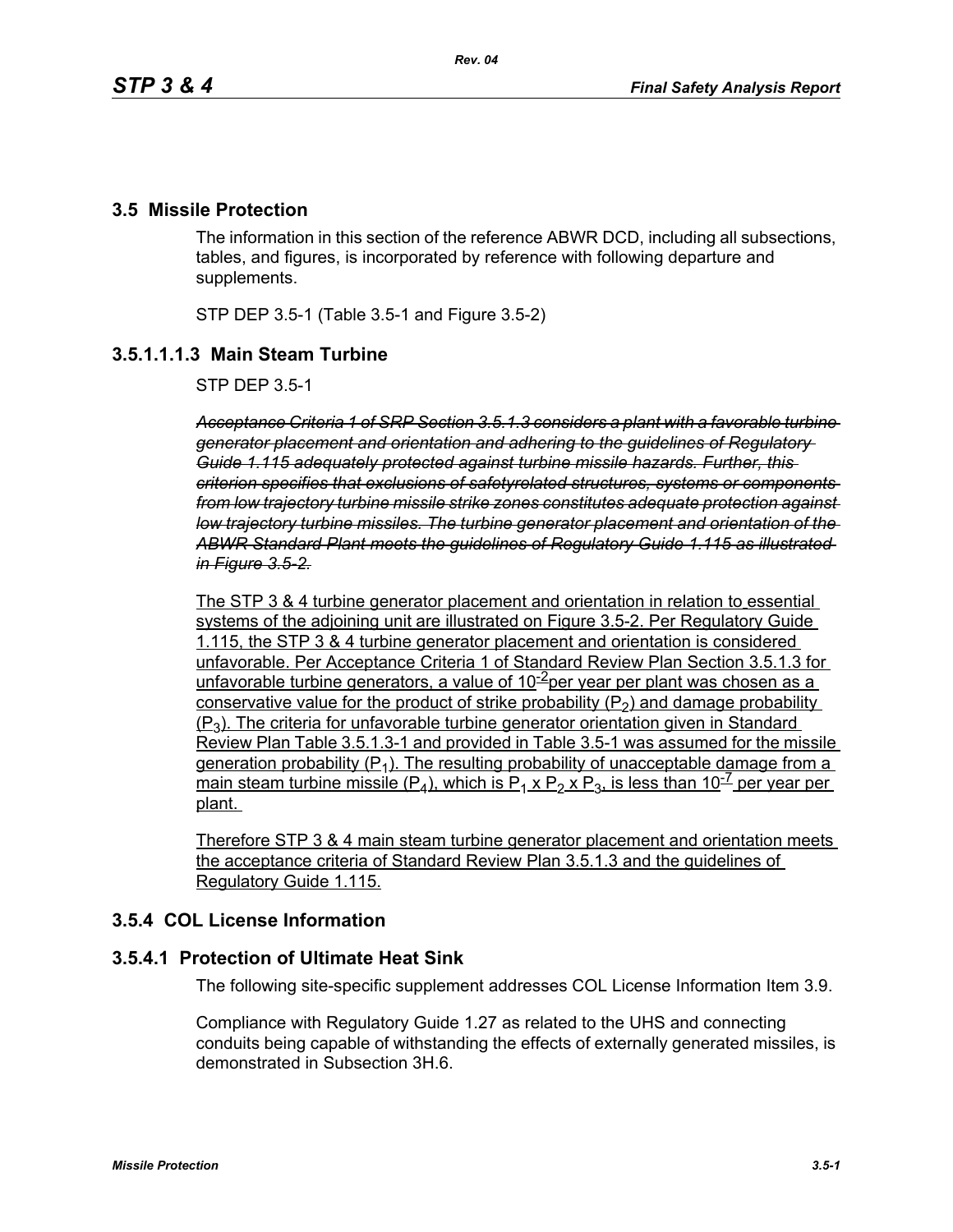# **3.5.4.2 Missiles Generated by Other Natural Phenomena**

The following site-specific supplement addresses COL License Information Item 3.10.

The only missiles generated by natural phenomena that have been identified, are those generated by tornados and hurricanes. Of tornado and hurricane missiles, tornado missiles govern the design of safety-related structures, systems, and components. The reference ABWR DCD tornado wind speeds (300 mph) exceed those specified in Regulatory Guide 1.76, Rev 1 for this site and exceed the design basis wind speed for this site. Therefore all missiles generated by other natural phenomena are bounded by the reference ABWR DCD tornado missiles specified in Subsection 3.5.1.4.

# **3.5.4.3 Site Proximity Missiles and Aircraft Hazards**

The following site-specific supplement addresses COL License Information Item 3.11.

No site proximity missiles or aircraft hazards were identified for this site. For details see Subsection 2.2S.2.7.2.

### **3.5.4.4 Impact of Failure of Out of ABWR Standard Plant Scope Non-Safety-Related Structures, Systems, and Components due to a Design Basis Tornado**

The following site-specific supplement addresses COL License Information Item 3.12.

In general, safety-related SSCs are protected from tornado missiles by being either underground or housed in a tornado missile proof structure. The design criteria for systems and components (not housed in tornado structures) are as follows: Such plant SSCs are analyzed for the design basis tornado missile to ensure that their failure will not affect the ability of safety-related SSCs from performing their intended safety functions.

# **3.5.4.5 Turbine System Maintenance Program**

The following site-specific supplement addresses COL License Information Item 3.13.

A turbine system maintenance program will be submitted within three years following receipt of a COL made available for NRC review prior to fuel load that includes a probability calculation of turbine missile generation and shows that the turbine meets the minimum requirements as given in Table 3.5-1. (COM 3.5-1)

### **3.5.4.6 Maintenance Equipment Missile Prevention Inside Containment**

The following site-specific supplement addresses COL License Information Item 3.14.

Procedures ensure that maintenance equipment inside containment, such as hoists, will either be removed prior to operation, moved to a location where they are not a potential hazard to safety-related equipment, or seismically restrained to prevent them from becoming a missile.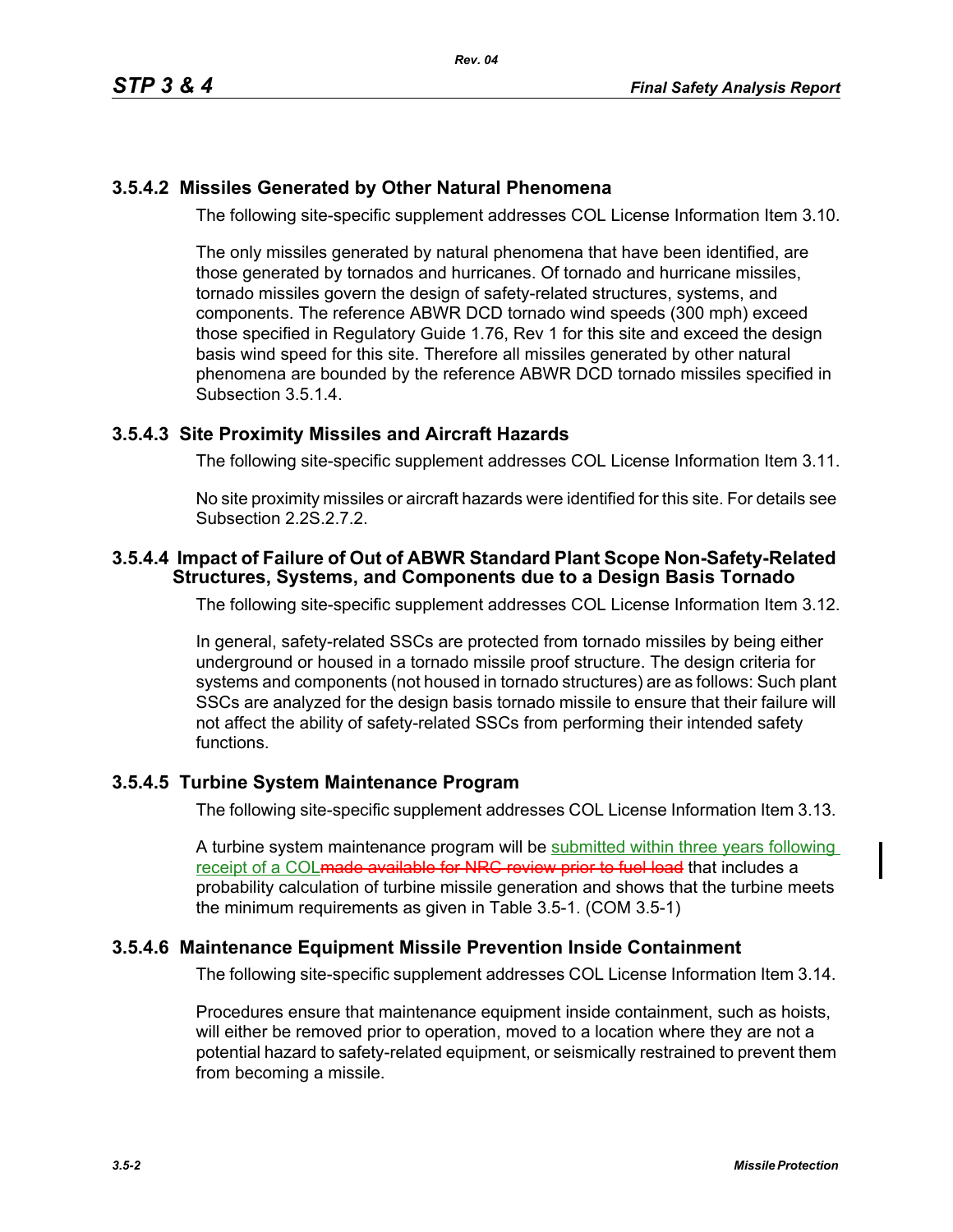## **3.5.4.7 Failure of Structures, Systems, and Components Outside ABWR Standard Plant Scope**

The following site-specific supplement addresses COL License Information Item 3.15.

Non-tornado resistant structures are constructed from materials such as reinforced concrete block, and/or structural steel with metal siding and roof deck. Potential missiles or debris from these materials, resulting from failure of structure or from items blown off, when subjected to winds of tornado intensity, would not generate missiles more severe than the design basis tornado missiles defined in Subsection 3.5.1.4 (Reference 3.5-10).

# **3.5.5 References**

The following site-specific supplement addresses COL License Information Item 3.15.

3.5-10 "Rationale for Wind-borne Missile Criteria for DOE Facilities," J.R. McDonald, Sept. 1999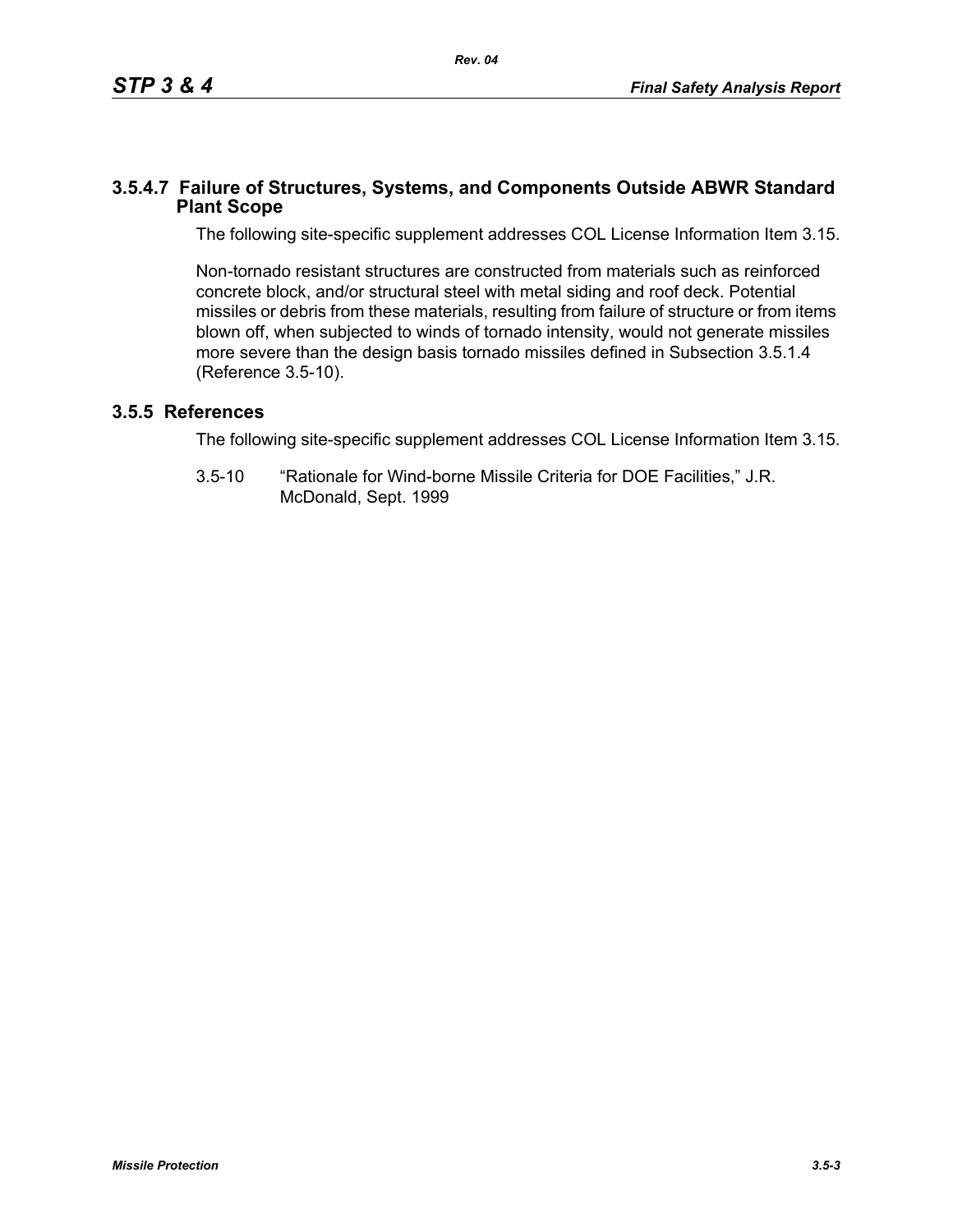| <b>Criterion</b> | Probability/Yr                                                         | <b>Required Licensee Action</b>                                                                                                                                                                                                                             |  |  |
|------------------|------------------------------------------------------------------------|-------------------------------------------------------------------------------------------------------------------------------------------------------------------------------------------------------------------------------------------------------------|--|--|
| (A)              | $P_1 < \frac{1}{9}$ 10 <sup>-5</sup>                                   | Criterion (A) is the general, minimum reliability<br>requirement for loading the turbine and bringing the<br>system on line.                                                                                                                                |  |  |
| (B)              | $\frac{10^{-4}}{10^{-5}}$ < P <sub>1</sub> < $\frac{10^{-3}}{10^{-4}}$ | If Criterion (B) is reached during operation, the<br>turbine may be kept in service until the next<br>scheduled outage, at which time the COL applicant<br>is to take action to reduce P1 to meet Criterion (A)<br>before returning the turbine to service. |  |  |
| (C)              | $\frac{10^{-3}}{10^{-4}}$ < P <sub>1</sub> < $\frac{10^{-2}}{10^{-3}}$ | If Criterion (C) is reached during operation, the<br>turbine is to be isolated from the steam supply<br>within 60 days, at which time the COL applicant is<br>to take action to reduce P1 to meet Criterion (A)<br>before returning the turbine to service. |  |  |
| (D)              | $\frac{10^{-2}}{2}$ 10 <sup>-3</sup> < P <sub>1</sub>                  | If Criterion (D) is reached at any time during the<br>operation, the turbine is to be isolated from the<br>steam supply within 6 days, at which time the COL<br>applicant is to meet Criterion (A) before returning<br>the turbine to service.              |  |  |

| Table 3.5-1 Requirement for the Probability of Missile Generation |  |  |
|-------------------------------------------------------------------|--|--|
|                                                                   |  |  |